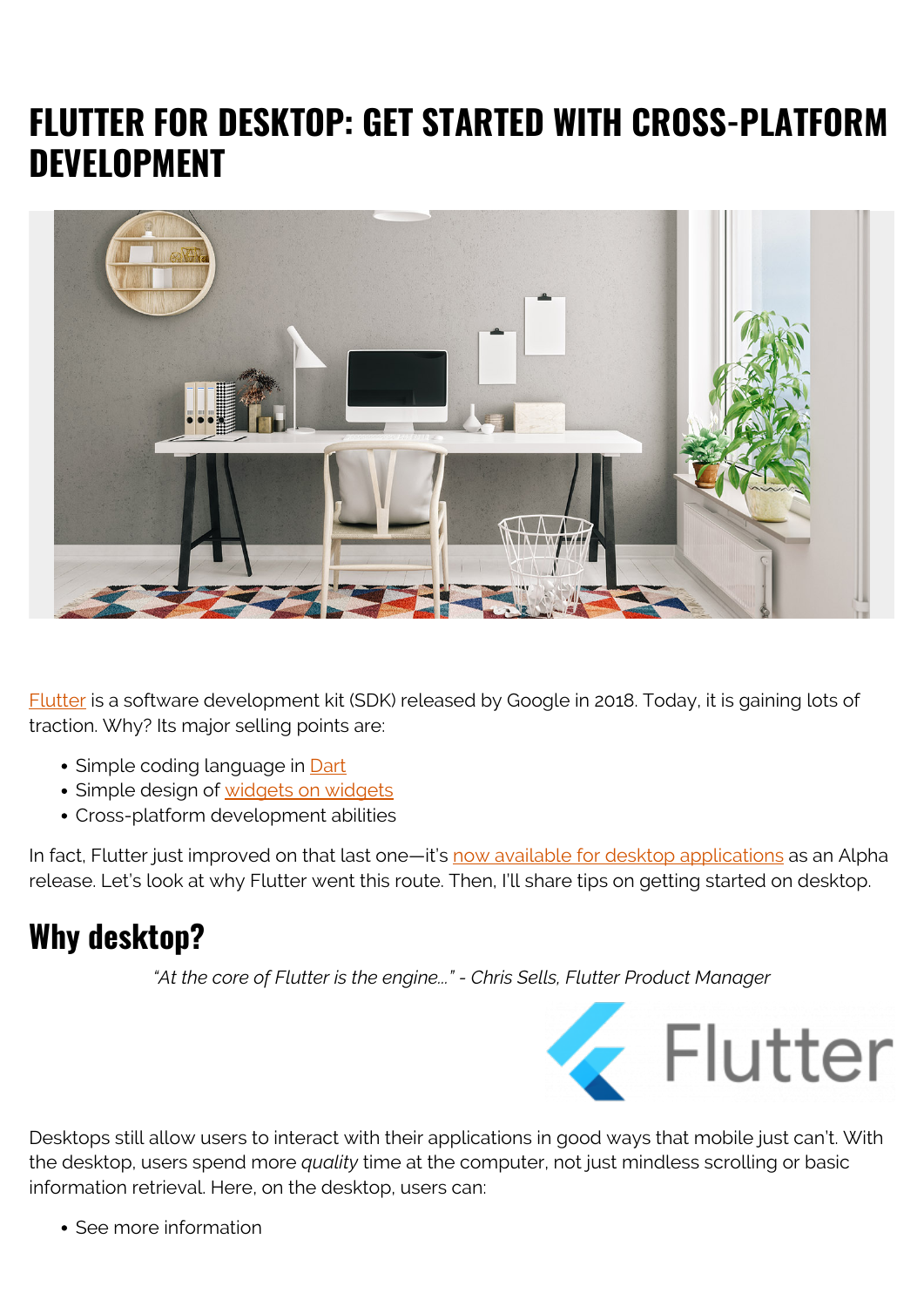- Process more information (i.e., switching between screens or browser tabs).
- Sit and spent time with the application

As we know, desktop computers have larger screens that allow for more information to be displayed. Hard drives are generally open and easy for the user to read and write from (though iOS has always metered this).

The desktop has an experience already different from mobile. Flutter's expansion to it opens the door for Flutter developers to *also* create new experiences.

### **Rise in cross-platform development**

Overall [interest in native app development is declining,](https://www.forbes.com/sites/victoriacollins/2019/04/05/why-you-dont-need-to-make-an-app-a-guide-for-startups-who-want-to-make-an-app/#2d9fab776e63) mostly for its drawbacks. People want to be able to write one body of code and use it on multiple platforms—something that is complex in native development.

Felgo was the original cross-platform development software, then React Native. [Compared to React](https://nevercode.io/blog/flutter-vs-react-native-a-developers-perspective/) [Native,](https://nevercode.io/blog/flutter-vs-react-native-a-developers-perspective/) Flutter is bundled with UI rendering components, navigation, testing, and a huge number of libraries. Its **Flutter engine** is unique and provides everything a developer needs to start building their app.

In fact, because of these changes, many developers think Flutter is on its way to [replacing Electron,](https://www.reddit.com/r/FlutterDev/comments/azfymb/will_flutter_replace_electron_will_there_finally/) a leading option, as the SDK for Desktop Development.

## **The Flutter engine**

The Flutter team's goal is to create a cross-platform UI toolkit that allows code to be reused. Essential to that mission is the Flutter engine. Simply put, the Flutter engine is responsible for putting the pixels on the screen when they are needed. The Flutter engine is crucial to Flutter's speedy yet high-quality output.

Flutter was first made available for Android and iOS. Whenever a platform is added or upgraded, it must tweak its Flutter engine. Different from mobile platforms, the new Flutter Desktop Alpha release had to account for

- More keyboard inputs
- Mouse controls (expanding from touchscreen interfaces)
- Larger screen displays

At each step, it must add to the Flutter engine. Like the other platforms, the project gets its own shell application that compiles at runtime. From here, developers can add their own native code.

### **Desktop app examples**

[Flokk](https://blog.gskinner.com/archives/2020/09/flokk-how-we-built-a-desktop-app-using-flutter.html) shows what you can do with Flutter on desktop. They set out to make something beautiful for the desktop—and I think they succeeded: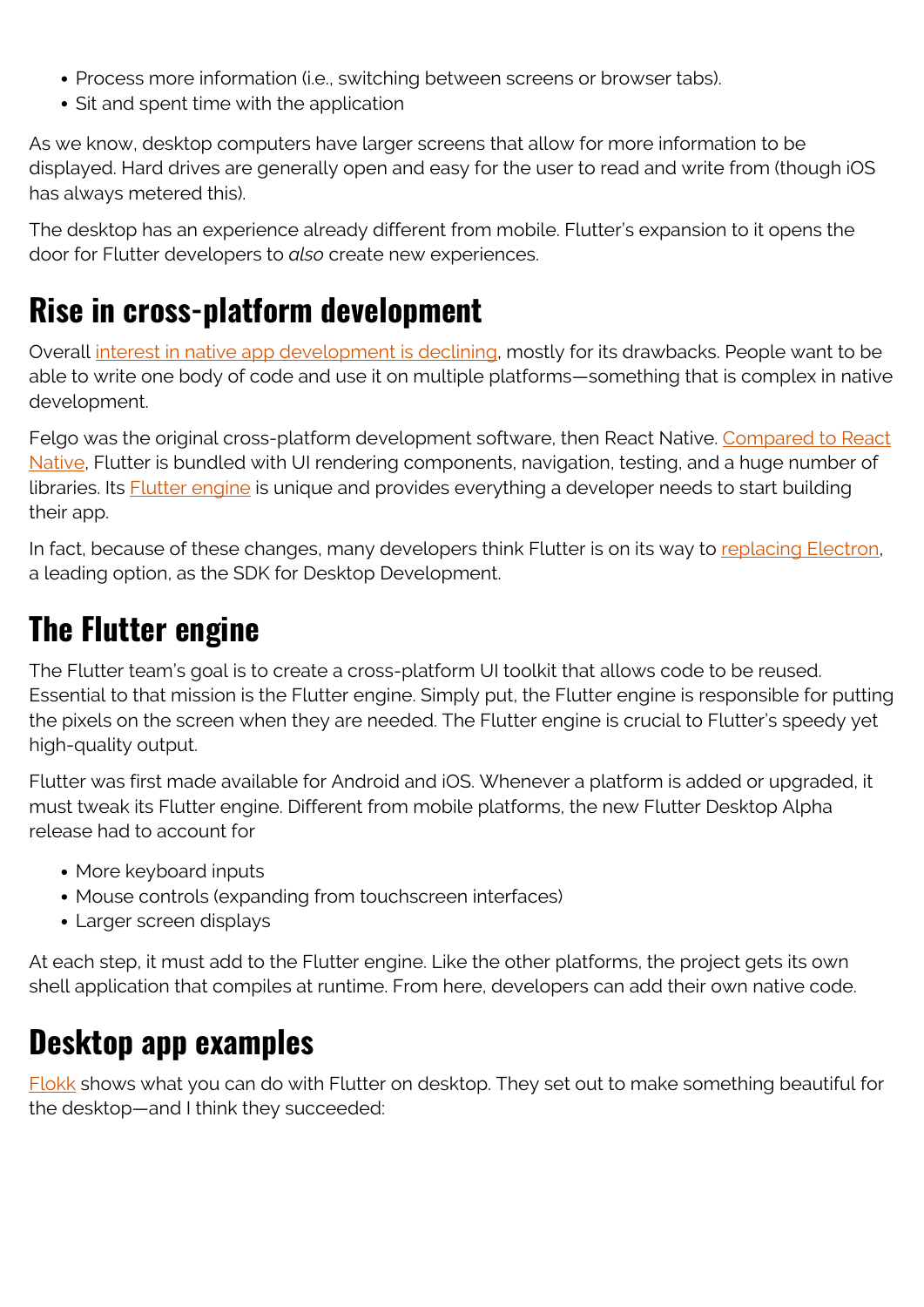| <b>FLOKK</b>              | Q Search for contacts                                                                                                                                                                                                        |                                             |                |                                                                                           |                   |                                 |
|---------------------------|------------------------------------------------------------------------------------------------------------------------------------------------------------------------------------------------------------------------------|---------------------------------------------|----------------|-------------------------------------------------------------------------------------------|-------------------|---------------------------------|
|                           | <b>CONTACTS</b>                                                                                                                                                                                                              |                                             |                |                                                                                           | <b>FAVORITES</b>  | RECENTLY ACTIVE                 |
|                           |                                                                                                                                                                                                                              |                                             |                |                                                                                           |                   |                                 |
| 品                         | Amanda Corteze                                                                                                                                                                                                               | Amanda Reed                                 | Amanda Richard | Amanda White                                                                              | Bob Oblaw         |                                 |
| $\approx$                 | Add Social IDs                                                                                                                                                                                                               | У,<br>$\mathbf{G}^{\dagger}$<br>8 hours ago | 3 days ago     | 5 days ago                                                                                | Ω,<br>25 days ago | 17 hours ago                    |
|                           | SOCIAL ACTIVITIES                                                                                                                                                                                                            |                                             |                |                                                                                           | <b>ALL</b>        | <b>TWITTER</b><br><b>GITHUB</b> |
|                           | TWITTER RECENT ACTIVITY<br>suffers where most cross-platform solutions suffer: Keeping up with<br>native - features, tooling, & OS updates. For example, XCode 12 just<br>came out & is incompatible with Flutter right now. |                                             |                | <b>O</b> GITHUB RECENT ACTIVITY<br>gskinner, in partnership with Google.<br>★ 2351 ヤ 553  |                   |                                 |
|                           |                                                                                                                                                                                                                              |                                             |                |                                                                                           |                   |                                 |
|                           | 9200<br>Grant Skinner Tweeted · 17h                                                                                                                                                                                          |                                             |                | foo · Pushed · Sep 18<br>typing   A collection of texts for touchtyping practice<br>★0 90 |                   |                                 |
| * ● 10                    |                                                                                                                                                                                                                              |                                             |                |                                                                                           |                   |                                 |
| <b>SIGN OUT</b><br>v1.0.1 | @obsidian_grey @tmtek @stevetek @bitchwhocodes @mesh Redrix is<br>built on Redux, which I enjoy, but has a LOT of boilerplate. We recently<br>documented a new approach we're using with Provider:                           |                                             |                | foo · Pushed · Sep 18                                                                     |                   |                                 |

Or, watch a developer create a simple app with Flutter Desktop Alpha:

#### **Starter desktop packages for Flutter**

There are already a lot of Flutter packages that work on all desktop, web, Android, and iOS platforms. Many support web and mobile and may need just a little reconfiguring to get working appropriately for mobile.

Here are some I like:

- [Provider](https://pub.dev/packages/provider) is a wrapper around InheritedWidget to make them easier to use and more reusable.
- [Url\\_launcher](https://pub.dev/packages/url_launcher) is a Flutter plugin for launching a URL.
- [SimpleAnimations](https://pub.dev/packages/simple_animations) is a powerful framework to create beautiful custom animations in no time.

Check out [all the Flutter packages](https://pub.dev/flutter/packages?platform=windows).

### **Setting up Flutter for desktop**

The Flutter channels are mirror images of the GitHub channels. To switch, and enable, the desktop development experience, follow:

flutter channel dev flutter upgrade flutter config --enable--desktop

<*platform*> can be one of *windows*, *macos*, *linux*.

You should see the platform listed on your device when you run the command: